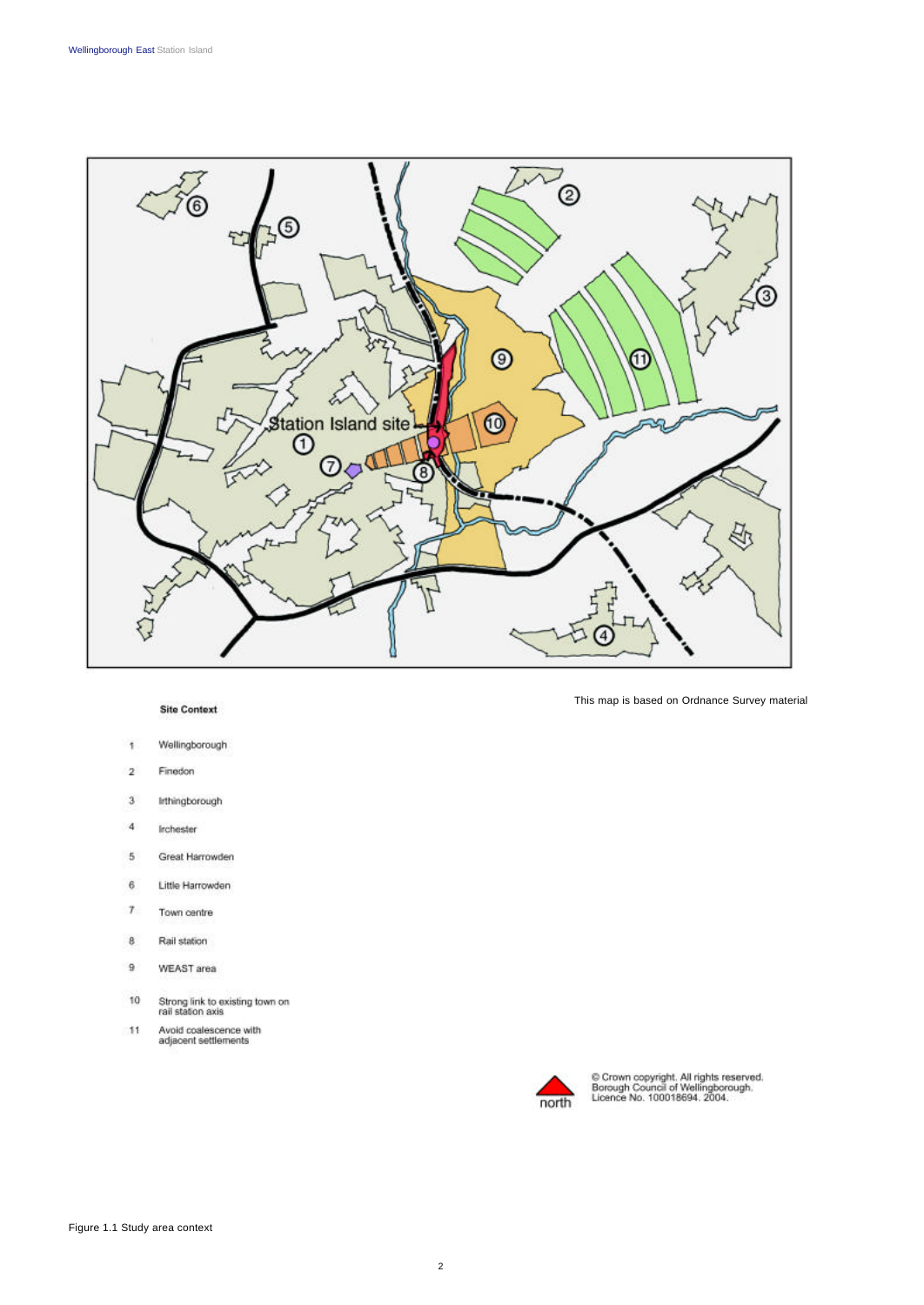# 1.1 Background

### 1.1.1

Wellingborough East (WEAST) has been allocated as a Strategic Development Area in response to Northamptonshire's continuing population growth and economic buoyancy. A range of partners are working to ensure the area becomes an exemplar of sustainable development.

# 1.1.2

The "Station Island Development Area", as it has come to be known, is a critical component of the wider plans for Wellingborough East. Figuratively it is here, around the railway station and on the island-like site bounded by the railway station and the flood plain, where the existing town and the new Wellingborough East community 'shake hands.' It is the hinge between old and new.

### 1.1.3

The area is centred on the railway station, which is to be enlarged and upgraded as a Public Transport Interchange, to provide a seamless transfer between bus, train and other transport services.

### 1.1.4

To make sufficient provision for the level of growth set out in the 2001 adopted County Structure Plan, the Borough Council adopted the Borough of Wellingborough Local Plan (including local plan alterations) in March 2004. This sets out the housing and employment policies and proposals as they relate to the town of Wellingborough up to 2016. The Alteration identifies a series of sites throughout the town that altogether will lead to 6,500 new homes and 160 hectares of employment land being developed between 1996 and 2016. Sustainable development is being encouraged by prioritising previously developed brownfield land over greenfield land.

### 1.1.5

To take this process forward, the Borough Council has prepared the 'Wellingborough East Development Framework' document. A series of community and stakeholder workshops were held to help provide the basis for a Draft Development Framework. This was published in draft for wider public consultation in May 2003. Following consultation feedback, a final Development Framework was adopted as Supplementary Planning Guidance in November 2003.

### 1.1.6

Policy U17 of the Local Plan commits the Borough Council to prepare Development Briefs for key areas such as Station Island. The Wellingborough East Station Island Development Brief is therefore issued to achieve the high

design standards expected and to provide the clarity needed for public sector partners and prospective developers alike to implement proposals.

#### 1.1.7

This Development Brief has been prepared by Matrix Partnership, who were commissioned by the Borough Council in June 2003 to work with the local community and other interested parties to establish the preferred way forward.

# 1.2 The study context

### 1.2.1

The location of the study area and its relationship to the rest of Wellingborough town and the surrounding area are shown in Figure 1.1. It is very much forms the gateway to Wellingborough East.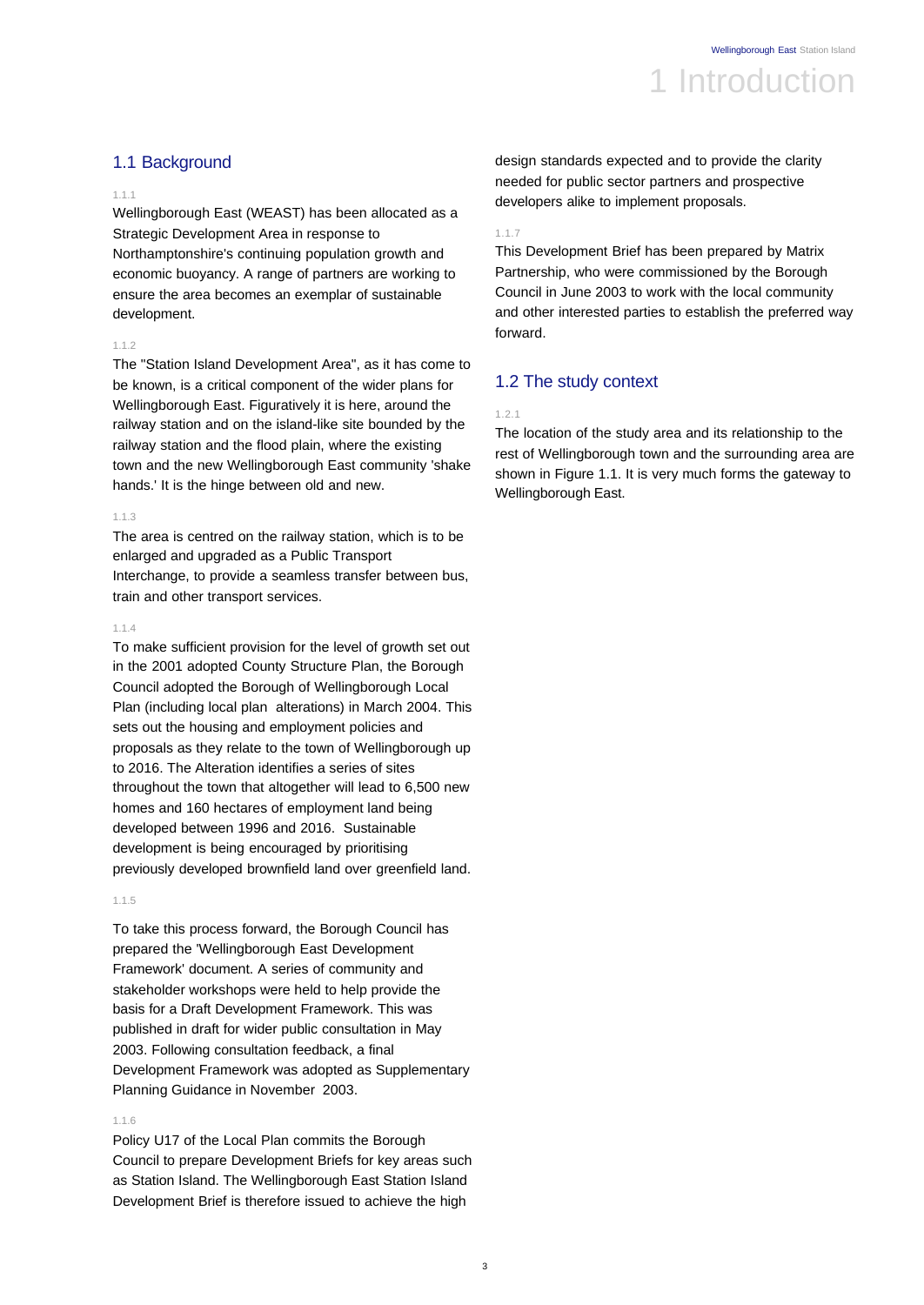

4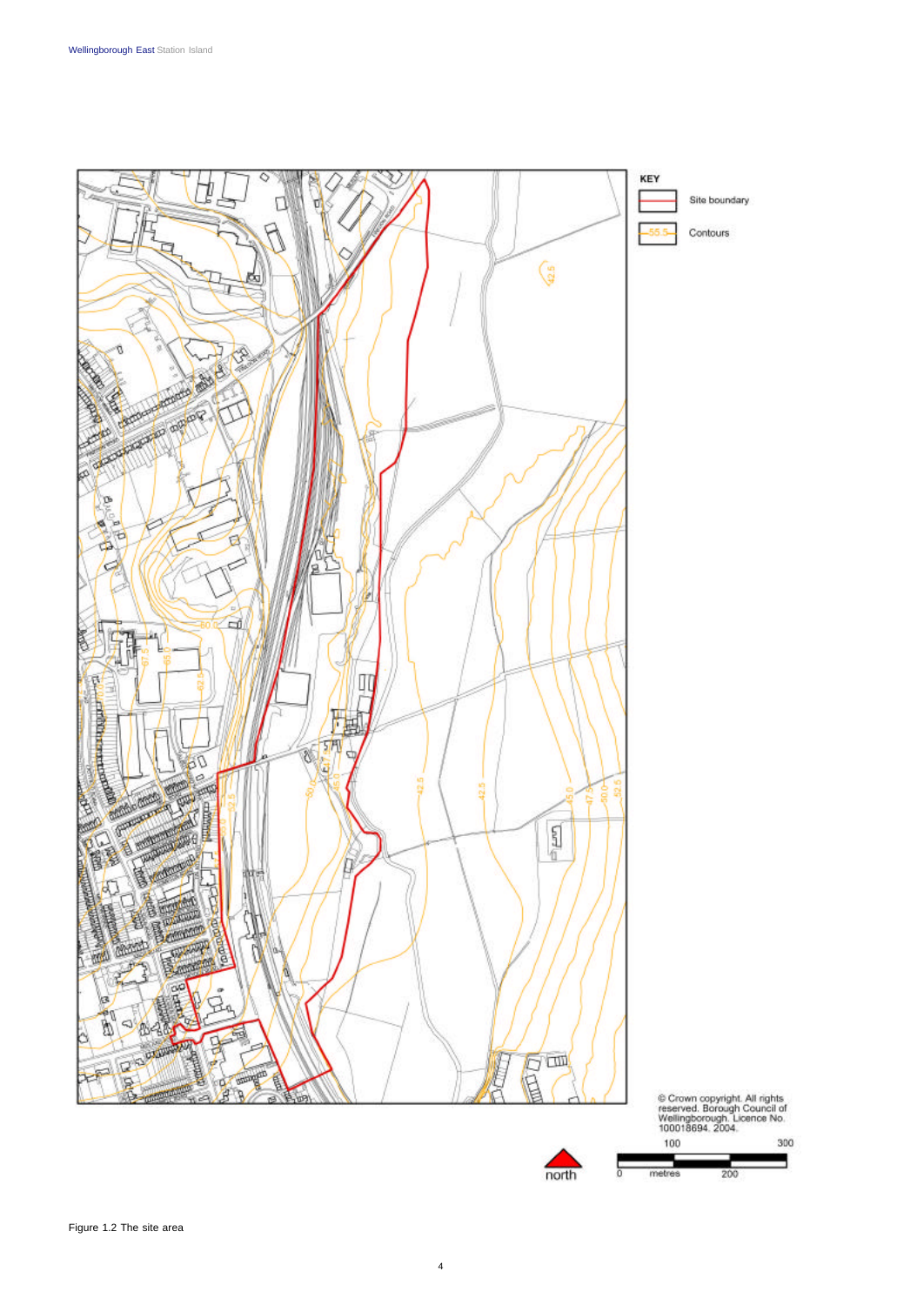# 1.3 The site area

#### 1.3.1

Figure 1.2 illustrates the study area in closer detail. The site is defined on its eastern edge by the limits of the Ise Valley Flood Plain. The exact delineation of this boundary will follow the introduction of flood mitigation measures, which will need to be formally confirmed by the Environment Agency.

# 1.3.2

Finedon Road defines the northern boundary and the railway tracks in the most part define the site's western limits, other than the land around the railway station, which extends west to the back garden fence of properties on Talbot Road and encompasses the former Higgins' builders yard.

# 1.4 Purpose

### 1.4.1

The purpose of the Development Brief is to supplement the policies of the Development Plan in respect of Station Island by:

- working with existing landowners, local residents, businesses and other interested parties to establish a shared vision for the area
- establishing the basis for comprehensive regeneration of the area that will serve as the framework for implementation
- setting out the detailed planning and urban design principles and guidelines to serve as the basis for the determination of planning applications and highway agreements

#### 1.4.2

The overriding intention is to encourage and guide high quality development - to aim high whilst creating fertile conditions for investment. It is not our aim to stifle the creativity of the designer - but rather to establish the parameters and express a clear vision within which creativity can flourish. The illustrative figures provided in Chapter 4 provide indicative design solutions that show the planning and design principles can potentially be applied in practice.

# 1.5 Approach

### 1.5.1

Following a period of initial studies, a workshop was held in July 2003 to bring key stakeholders together to define some of the key issues to be addressed. This was followed by discussions with other interested parties such as landowners and the rail authorities.

## 1.5.2

A Draft Development Brief was issued as the basis for further public consultation and feedback consultation in October 2003. This included an Open Evening attended by local residents and other interested parties. Following a review of feedback, this final version was formally adopted in June 2004.

# 1.6 Structure of the report

#### 1.6.1

The Development Brief comprises the following chapters:

Chapter 1 – Introduction – summarises the rationale for preparing the brief and the process followed

Chapter 2 – Policy Review – establishes the policy context within which detailed proposals have been formulated

Chapter 3 – Site and Context Appraisal – summarises the main issues and opportunities to be addressed from an analysis of the area as it exists at present

Chapter 4 – Planning and Design Principles – presents the main body of proposals – setting out the principles and parameters for design and development

# Chapter 5 – Proposed Development Process –

summarises the proposed approach to implementation and the information requirements requested of applicants for detailed planning permission